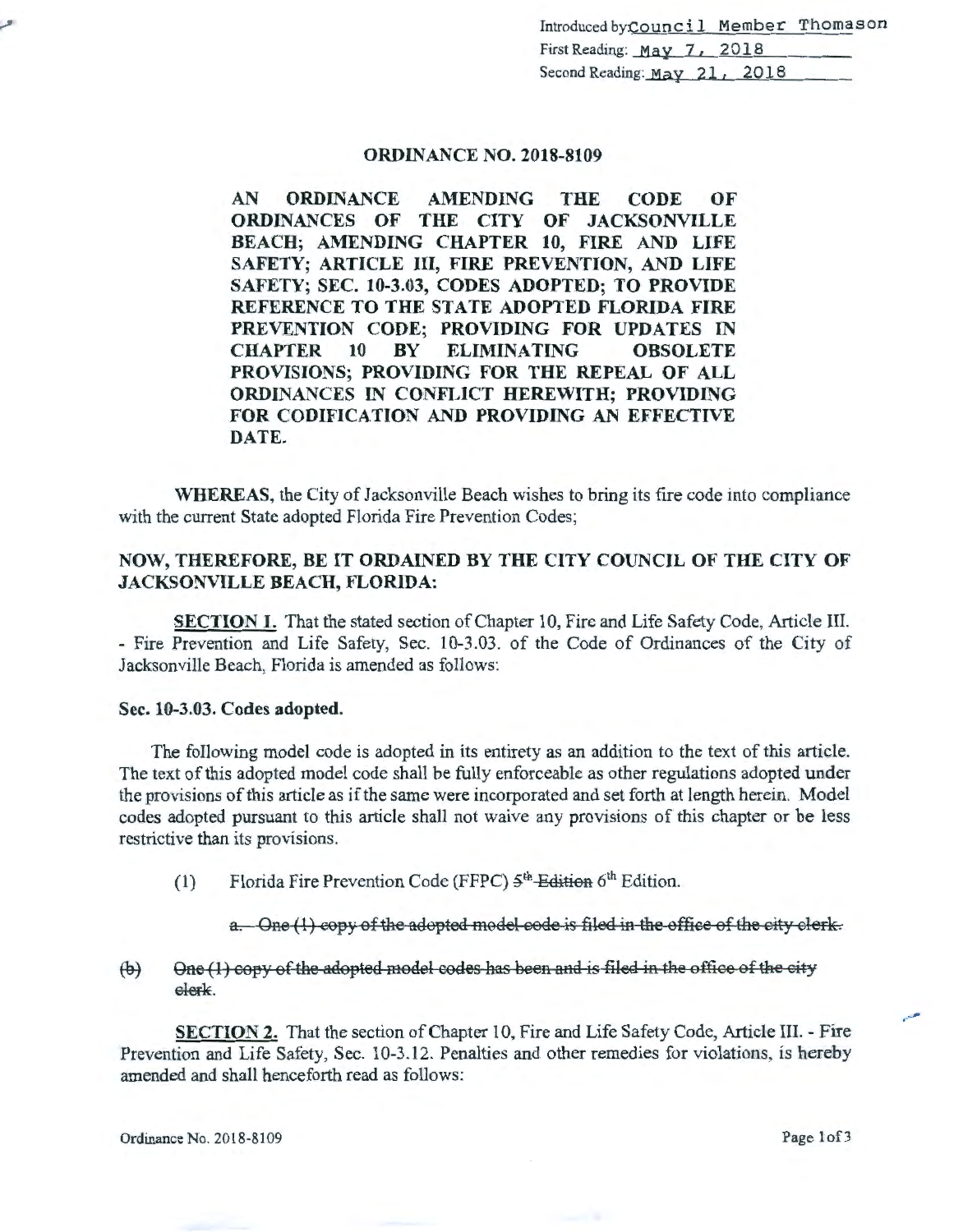#### Sec. 10-3.12. Penalties and other remedies for violations.

(c) The city may enforce this chapter using the proceedings set forth in Chapter 2 Administration, Article VI, Codes Enforcement Board, of the Code of Ordinances, City of Jacksonville Beach, Florida.

SECTION 3. That the section of Chapter 10, Fire and Life Safety Code, Article Ill. - Fire Prevention and Life Safety, Sec. 10-3.16. Automatic fire sprinklers requirements, is hereby amended and shall henceforth read as follows:

## Sec. 10-3.16. - Automatic fire sprinkler requirements

The following supplemental automatic fire sprinkler requirements are adopted for the purpose of furthering the growth management goals, objectives, and policies of the Jacksonville Beach  $2010$  Comprehensive Plan Elements, adopted pursuant to the Local Government Comprehensive Planning and Land Development Regulation Act of 1985.

SECTION 4. That the section of Chapter 10, Fire and Life Safety Code, Article III. - Fire Prevention and Life Safety, Sec. 10-3.17. Building permits, is hereby amended and shall henceforth read as follows:

#### Sec. 10-3.17. Building permits

A permit for construction, erection, alteration, repair or demolition shall not be issued until the fire official has reviewed the plans and specifications for such proposal and the fire official has found the plans to be in compliance with this article and Chapter 633, F.S. latest edition of the Florida Fire Prevention Code.

SECTION 5. That the section of Chapter 10, Fire and Life Safety Code, Article III. - Fire Prevention and Life Safety, Sec. 10-3.19. Hazardous materials identification and information, is hereby amended and shall henceforth read as follows:

## Sec. 10-3.19. Hazardous materials identification and information

(a) There is hereby adopted by the city for the purpose of prescribing regulations to identify hazardous materials manufacturing, storage and use facilities that certain code known as NFPA 704 "Identification of Fire Hazards of Materials," 2012 edition, of the National Fire Protection Association. One (1) copy of the subject code has been and is filed in the office of the city clerk and The same is hereby adopted and incorporated as fully as if set out at length herein, and from the effective date of this section the provisions of said standard shall control within the limits of the city.

(b) The fire official may require the installation of a weather proof box containing up to date hazardous materials safety data sheets, on the exterior of such buildings or structures that eontain quantities of hazardous materials. It shall be the responsibility of the occupants storing, handling or using the hazardous materials to maintain this information as current.